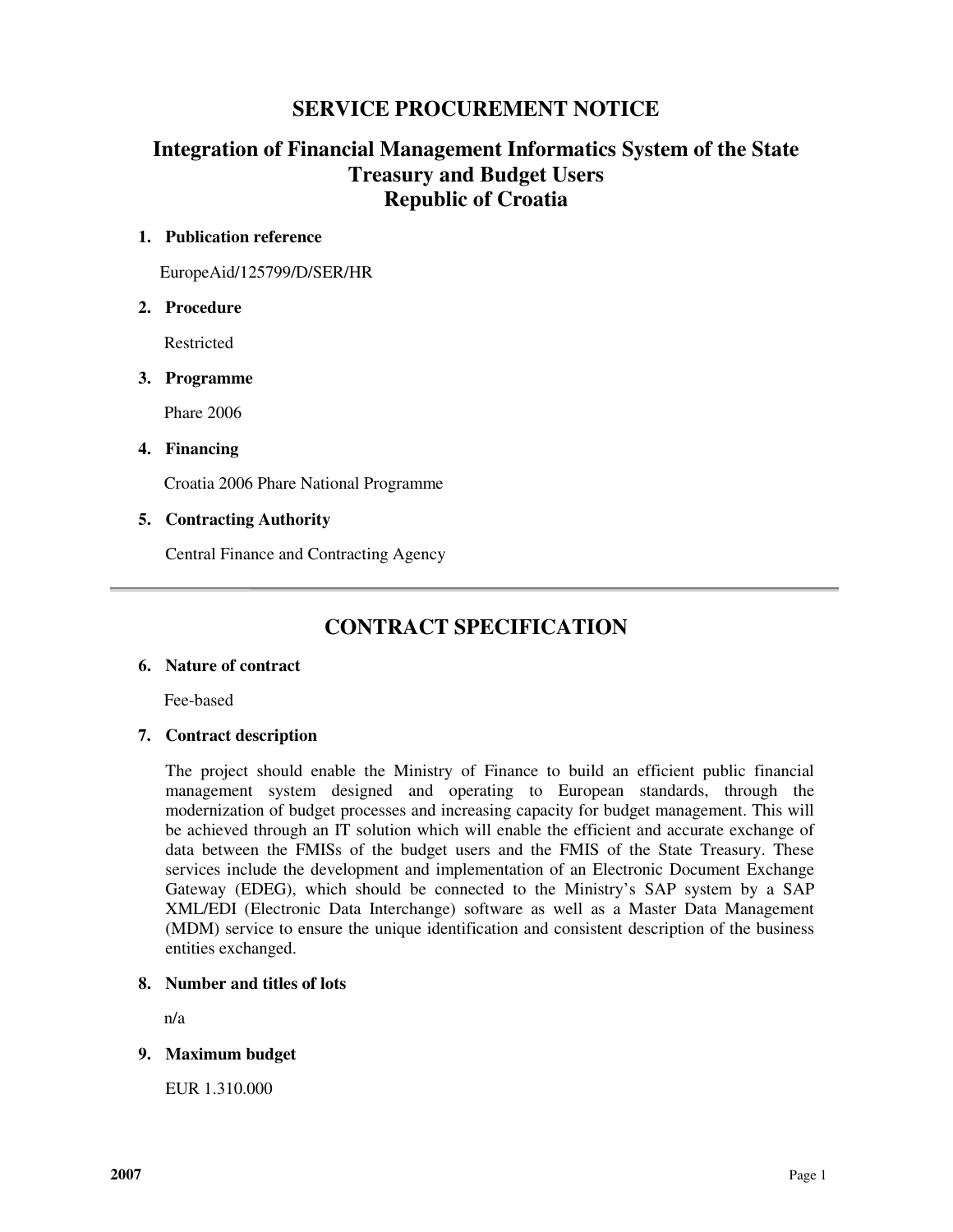### **10. Scope for additional services**

The Contracting Authority may, at its own discretion, extend the project in duration and/or scope subject to the availability of funding, up to a maximum not exceeding the length and value of the initial contract. Any extension of the contract would be subject to satisfactory performance by the Contractor.

# **CONDITIONS OF PARTICIPATION**

# **11. Eligibility**

Participation is open to all legal persons participating either individually or in a grouping (consortium) of candidates which are established in a Member State of the European Union or in a country or territory of the regions covered and/or authorised by the specific instruments applicable to the programme under which the contract is financed (see also item 30 below). Participation is also open to international organisations. The participation of natural persons is governed by the specific instruments applicable to the programme under which the contract is financed.

# **12. Candidature**

All eligible natural and legal persons (as per item 11 above) or groupings of such persons (consortia) may apply.

A consortium may be a permanent, legally-established grouping or a grouping which has been constituted informally for a specific tender procedure. All members of a consortium (ie, the leader and all other members) are jointly and severally liable to the Contracting Authority.

The participation of an ineligible natural or legal person (as per item 11) will result in the automatic exclusion of that person. In particular, if that ineligible person belongs to a consortium, the whole consortium will be excluded.

# **13. Number of applications**

No more than one application can be submitted by a natural or legal person whatever the form of participation (as an individual legal entity or as leader or member of a consortium submitting an application). In the event that a natural or legal person submits more than one application, all applications in which that person has participated will be excluded.

# **14. Shortlist alliances prohibited**

Any tenders received from tenderers comprising firms other than those mentioned in the short-listed application forms will be excluded from this restricted tender procedure. Shortlisted candidates may not form alliances or subcontract to each other for the contract in question.

# **15. Grounds for exclusion**

As part of the application form, candidates must submit a signed declaration, included in the standard application form, to the effect that they are not in any of the exclusion situations listed in Section 2.3.3 of the Practical Guide to contract procedures for EC external actions

# **16. Sub-contracting**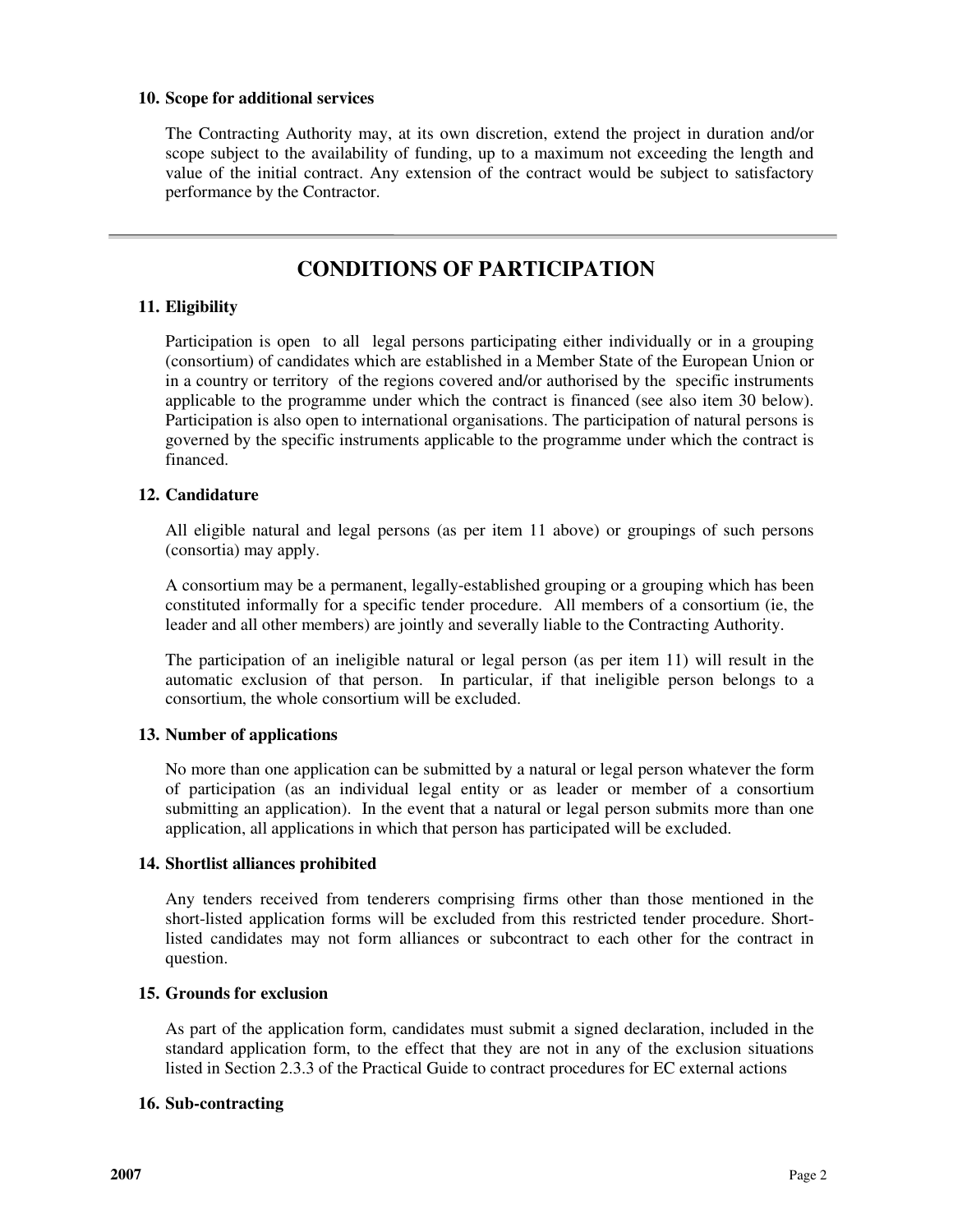Subcontracting is allowed up to 30 % of the contract value.

### **17. Number of candidates to be short-listed**

On the basis of the applications received, between 4-8 candidates will be invited to submit detailed tenders for this contract. If the number of eligible candidates meeting the selection criteria is less than the minimum of 4, the Contracting Authority may invite the candidates who satisfy the criteria to submit a tender.

# **PROVISIONAL TIMETABLE**

### **18. Provisional date of invitation to tender**

August 2008

### **19. Provisional commencement date of the contract**

November 2008

### **20. Initial period of execution and possible extension of the contract**

 18 months with possibility to extend the project in duration and/or scope subject to the availability of funding, up to a maximum not exceeding the length and value of the initial contract. Any extension of the contract would be subject to satisfactory performance by the **Contractor** 

# **SELECTION AND AWARD CRITERIA**

# **21. Selection criteria**

The following selection criteria will be applied to candidates. In the case of applications submitted by a consortium, these selection criteria will be applied to the consortium as a whole:

- 1) Economic and financial capacity of candidate (based on item 3 of the application form)
	- (a) the annual turnover of the candidate for the years  $2006$  and  $2007<sup>1</sup>$  must be equal to or exceed 870.000 EUR
	- (b) the cash and cash equivalents of the candidate at the end of the years 2006 and 2007 are positive

2) Professional capacity of candidate (based on items 4 and 5 of the application form)

- (a) at least 10 staff currently work for the candidate in fields related to this contract (Master Data Management concept; SAP ERP; SOA (service oriented architecture) design and implementation) and are permanent.
- 3) Technical capacity of candidate (based on items 5 and 6 of the application form)

 $\overline{a}$ 

 $12006$  is considered to be year before last and 2007 is considered to be last year.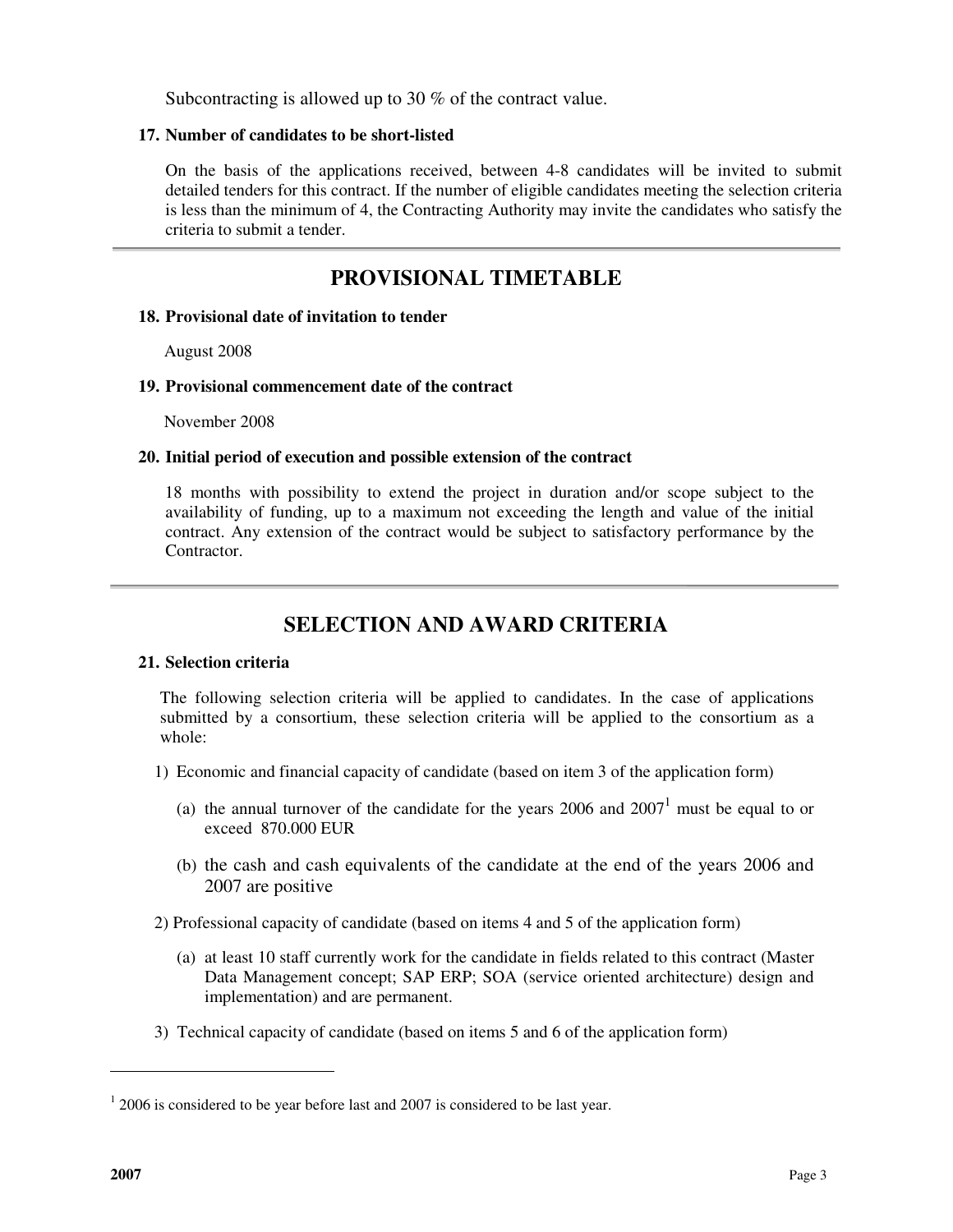The candidate has worked successfully on at least one technical assistance project covering all of the following requirements:

- a. in the field(s) of Master Data Management concept; SAP ERP; SOA (service oriented architecture) design and implementation
- b. completed in 2005, 2006, 2007 or 2008
- c. implemented in a country eligible under Phare programme<sup>2</sup>
- d. with a budget (own contribution) equal to or exceeding 800.000 EUR

An economic operator may, where appropriate and for a particular contract, rely on the capacities of other entities, regardless of the legal nature of the links which it has with them. It must in that case prove to the Contracting Authority that it will have at its disposal the resources necessary for performance of the contract, for example by producing an undertaking on the part of those entities to place those resources at its disposal. Such entities must respect the same rules of eligibility and notably that of nationality, as the economic operator.

If more than 8 eligible candidates meet the above selection criteria, the relative strengths and weaknesses of the applications of these candidates must be reexamined to identify the eight best applications for the tender procedure. The only factors which will be taken into consideration during this re-examination are:

1) The total number of projects managed by the candidate according to criterion 3, in case of competition between two or more candidates having the same number of eligible projects, the candidates will be ranked in descending order according to the total amount of their own contribution to the eligible projects.

#### **22. Award criteria**

Best value for money.

# **APPLICATION**

#### **23. Deadline for receipt of applications**

16:00 Zagreb local time on  $24<sup>th</sup>$  July 2008.

Any application received after this deadline will not be considered.

# **24. Application format and details to be provided**

Applications must be submitted using the standard application form (available from the following Internet address: http://ec.europa.eu/europeaid/work/procedures/index\_en.htm), whose format and instructions must be strictly observed.

Any additional documentation (brochure, letter, etc) sent with an application will not be taken into consideration.

 $\overline{a}$ 

 $2$  The eligible countries are all Member States of the EU, Albania, Bosnia and Herzegovina, Croatia, Macedonia, Montenegro, Serbia and Turkey.